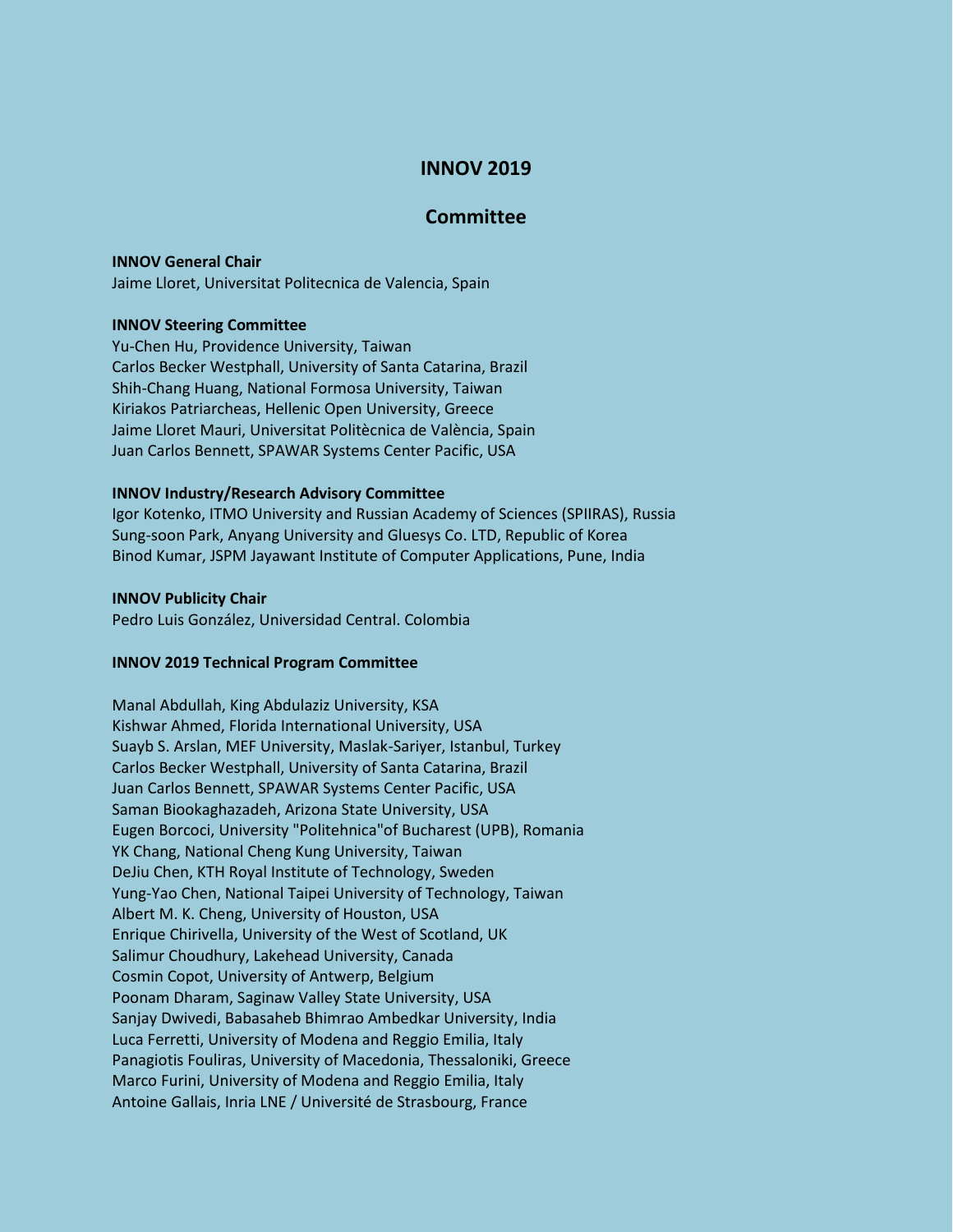Pedro Luis González, Universidad Central. Colombia Victor Govindaswamy, Concordia University Chicago, USA Hongzhi Guo, University of Southern Maine, USA Houcine Hassan, Universitat Politecnica de Valencia, Spain Qiang (Nathan) He, Swinburne University of Technology, Australia Yu-Chen Hu, Providence University, Taiwan Kuo-Chan Huang, National Taichung University of Education, Taiwan Shih-Chang Huang, National Formosa University, Taiwan Wen-Jyi Hwang, National Taiwan Normal University, Taiwan Sergio Ilarri, University of Zaragoza, Spain Brigitte Jaumard, Concordia University, Canada Yiming Ji, University of South Carolina Beaufort, USA Eugene B. John, The University of Texas at San Antonio, USA Alexandros Kaloxylos, University of Peloponnese, Greece Alexey M. Kashevnik, St. Petersburg Institute for Informatics and Automation of the Russian Academy of Sciences (SPIIRAS), Russia Toshihiko Kato, University of Electro-Communications, Japan Khaled Khankan, Taibah University, Saudi Arabia BaekGyu Kim, Toyota InfoTechnology Center, USA Hyunbum Kim, University of North Carolina at Wilmington, USA Hyunju Kim, Wheaton College, USA Igor Kotenko, ITMO University and Russian Academy of Sciences (SPIIRAS), Russia Katina Kralevska, Norwegian University of Science and Technology - NTNU, Norway Binod Kumar, JSPM Jayawant Institute of Computer Applications, Pune, India Narjes Lassoued, University of Carthage, Tunis, Tunisia Valderi Leithardt, University of Vale do Itajai – Univali, Brazil Yiu-Wing Leung, Hong Kong Baptist University, Kowloon Tong, Hong Kong Chanjuan Liu, Dalian University of Technology, China Jaime Lloret Mauri, Universitat Politècnica de València, Spain René Meier, Lucerne University of Applied Sciences and Arts, Switzerland Amalia Miliou, Aristotle University of Thessaloniki, Greece Amira Mouakher, University of Burgundy - Franche-Comté, Dijon, France Khan Muhammad, Sejong University, Seoul, Korea Suresh Muknahallipatna, University of Wyoming, USA Masayuki Murata, Osaka University, Japan Gianfranco Nencioni, University of Stavanger, Norway Yash Vardhan Pant, University of Pennsylvania, USA Sung-soon Park, Anyang University and Gluesys Co. LTD, Republic of Korea Young Park, San Jose State University, USA Kiriakos Patriarcheas, Hellenic Open University, Greece Joao Paulo Carvalho, INESC-ID / Instituto Superior Técnico - Universidade de Lisboa, Portugal Marcin Piotr Pawlowski, Jagiellonian University, Poland Jose Javier Ramasco, IFISC (CSIC-UIB), Spain Ahmed R. Rebai, Qatar National Research Fund, Doha, Qatar Yenumula B Reddy, Grambling State University, USA Hendrik Richter, HTWK Leipzig University of Applied Sciences, Germany Ounsa Roudies, Ecole Mohammadia d'Ingénieurs - Mohammed-V University in Rabat, Morocco Fariba Sadri, Imperial College London, UK